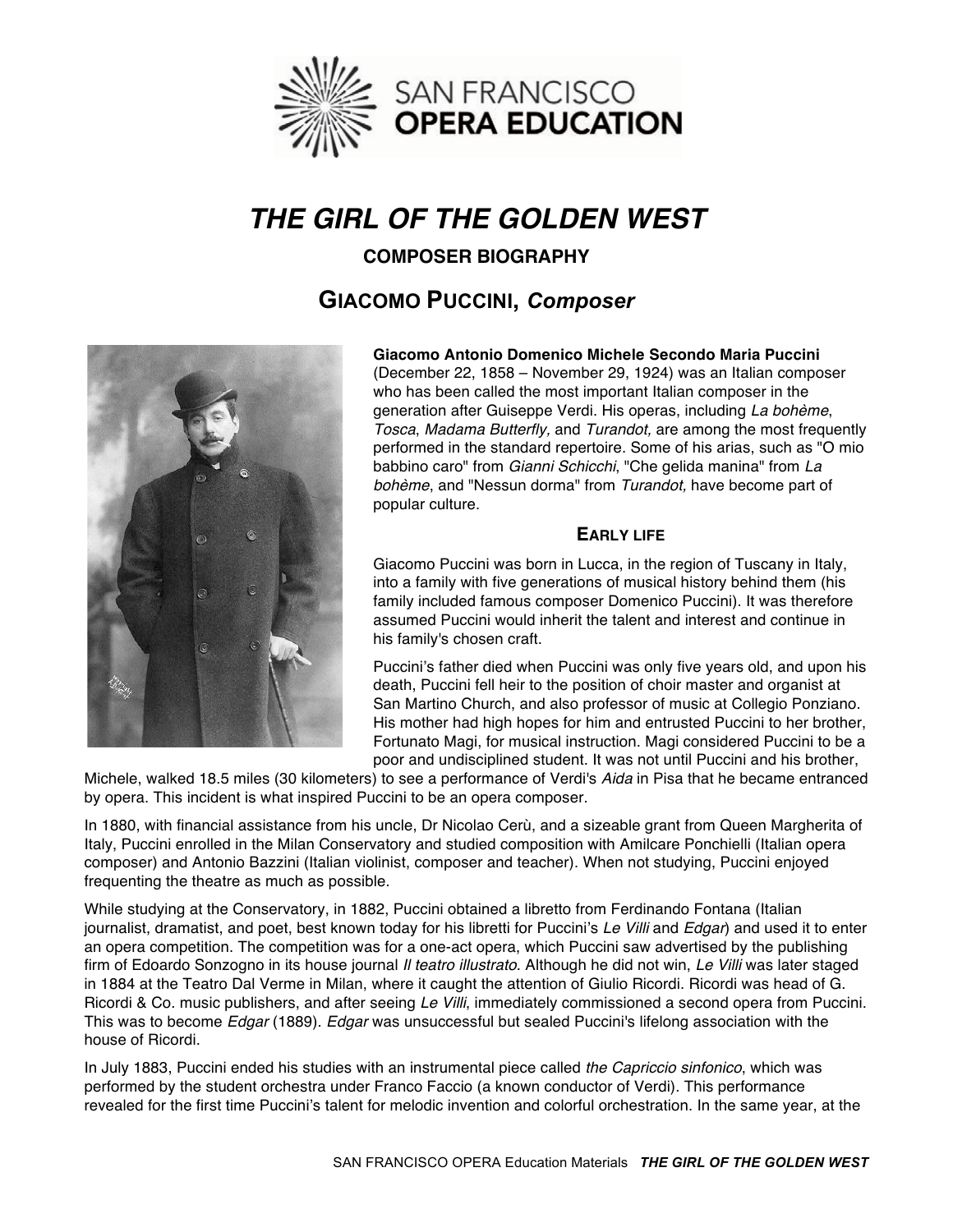age of twenty-one, Puccini composed the *Messa*. This marked the culmination of his family's long association with church music in his native Lucca. Although Puccini himself correctly titled the work *Messa*, referring to a setting of the full Catholic Mass, today the work is popularly known as his *Messa di Gloria*. This work anticipated Puccini's career as an operatic composer by offering glimpses of the dramatic power that he would soon unleash on the stage; the powerful "arias" for tenor and bass soloists are certainly more operatic than is usual in church music.

In 1886, Elvira Gemignani (the widow of a Lucca merchant) and Puccini began a relationship and started living together.

#### **TORRE DEL LAGO**

Although at the beginning of the 1900s, the composer was often abroad to supervise the staging of his works, from 1891 onwards, Puccini spent most of his time at Torre del Lago. Torre is a small community about fifteen miles from Lucca, situated between the Tyrrhenian Sea and Lake Massaciuccoli, just south of Viareggio. While renting a house there, he spent time hunting and still regularly visited Lucca. In 1896 Gemignani gave birth to a son, and by 1900 Puccini had acquired land and built a villa on the lake, now known as the "Villa Museo Puccini." He lived there until 1921, but was forced to move to Viareggio, a few kilometers north, when pollution produced by peat (decayed vegetation) developed on the lake. The "Villa Museo Puccini" is presently owned by his granddaughter, Simonetta Puccini, and is open to the public.

# **THE MIDDLE YEARS**

Puccini's third opera, *Manon Lescaut* – which was produced in 1893 and was staged for the first time at the Teatro Regio in Turin – was his most successful work to date. It was staged just eight days before Verdi's *Falstaff*  and was based on Abbé Prévost's 18th century novel. Puccini was suddenly established as a wealthy composer, even abroad, and as artistic successor to Maestro Verdi. Additionally, *Manon Lescaut* launched Puccini's remarkable relationships with the librettists Luigi Illica and Giuseppe Giacosa, who collaborated with him on his next three operas – *La bohème, Tosca,* and *Madama Butterfly* – which became his three most famous and most performed operas.

By way of background, *La bohème* (1896) is considered to be one of his best works, as well as one of the most romantic operas ever composed. It is arguably today's most popular opera. *Tosca* (1900) was debatably Puccini's first foray into verismo – the realistic depiction of many facets of real life including violence. The opera is generally considered to be of major importance in the history of opera. Based on David Belasco's one act play, *Madama Butterfly* (1904) was initially greeted with great hostility (mostly organized by rivals of Puccini) but, after some reworking, it became another of his most successful operas.

The first ten years of the century proved to be very tormenting for Puccini's private life, and a series of failed projects with regard to music was the result. Puccini had a passion for driving fast cars, and in 1903 he was seriously injured in of one Italy's first automobile accidents. Happily, in 1904 Puccini and Germignani were married, but sadly in 1906 one of Puccini's librettists, Giuseppe Giacosa, passed away. This left Puccini only with Luigi Illica, who did not satisfy the composer when he (the librettist) worked alone. After these events Puccini's compositions became less frequent, and there was a long period before his next opera was produced. This was *La Fanciulla del West*, based on a stage play by David Belasco called *The Girl of the Golden West.* Puccini's opera had its world première at the Metropolitan Opera, which had Belasco himself as the stage director and Arturo Toscanini (one of the most acclaimed musicians of the late 19th and 20th Centuries) as orchestra conductor.

In 1909 Puccini's wife embroiled the house in scandal, accusing Puccini of having an intimate relationship with their maid, Doria Manfredi. Germignani publicly denounced the maid and consequently, due to extreme stress, the maid committed suicide. A court case pursued and established the girl's innocence (although due to supposed illegitimate children, it is said that the affair did occur). Elvira was successfully sued by the Manfredis (a noble family who held the lordship of Faenza – Italian city and commune – in the late Middle Ages and early Renaissance), and Giacomo had to pay damages. The Puccinis separated, but finally reconciled. However, the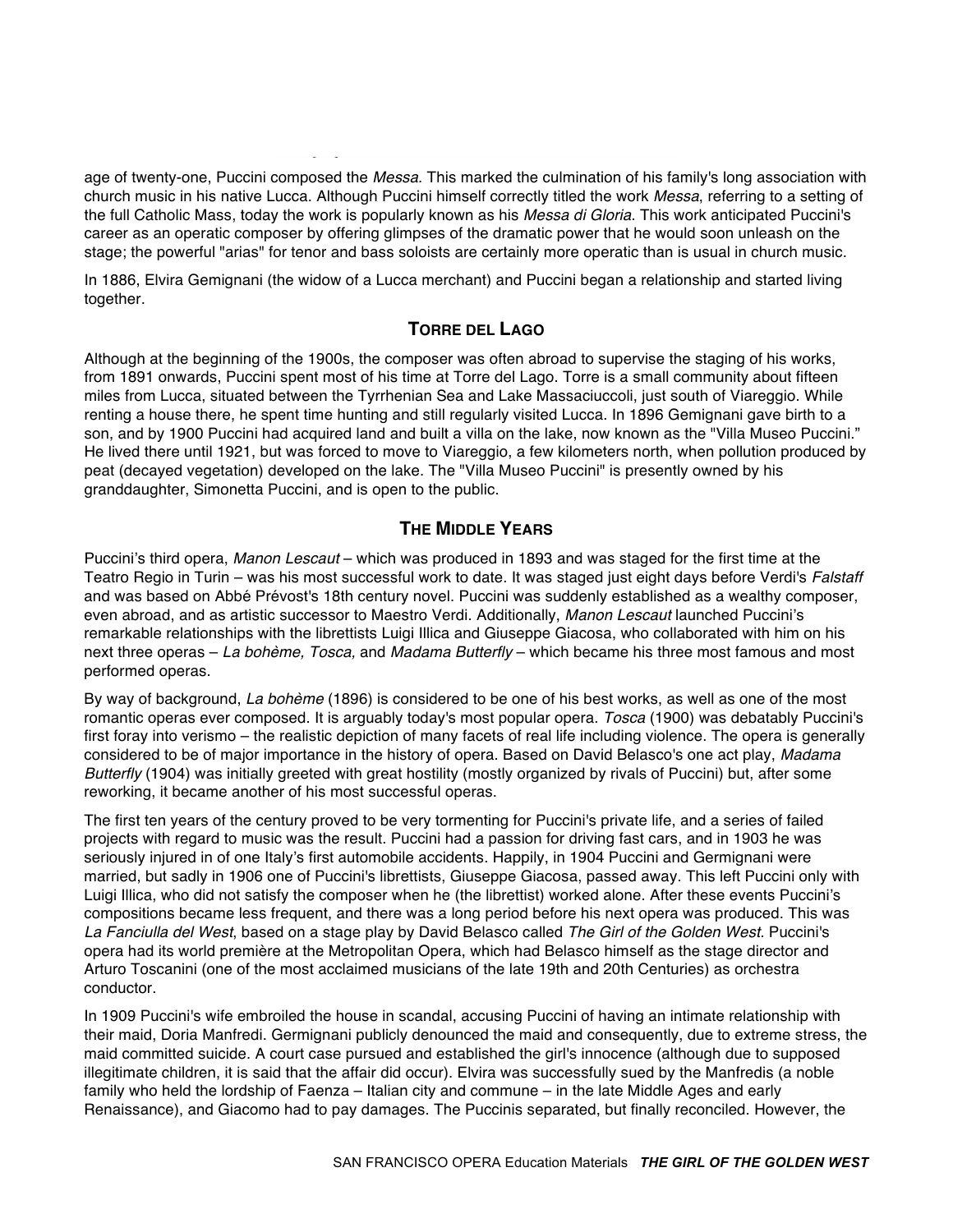relationship was never the same again. The publicity affected Puccini deeply and he was in a state of emotional turmoil. To make matters worse for Puccini, in 1912, Giulio Ricordi (Puccini's editor and publisher) passed away.

Serious differences between Puccini and Giulio Ricordi's son, Tito (who became director of the company after his father's death) caused Puccini finally to accept a lucrative offer by the directors of the Vienna Karltheater in 1913. In 1917, he began writing *La Rondine*, but it was not staged until March 27th, 1917 in Monte Carlo. It is not considered to be one of Puccini's best works but it was warmly received. Then, in 1918, *Il trittico* premiered in New York. This work was composed of three one-act operas: a horrific episode (*Il tabarro*), in the style of the Parisian Grand Guignol – a theatre in the Pigalle area of Paris, which specialized in naturalistic horror shows, a sentimental tragedy (*Suor Angelica*), and a comedy (*Gianni Schicchi*). Of the three, *Gianni Schicchi* has remained the most popular, containing the well-known aria "O mio babbino caro."

## **PUCCINI POLITICS**

Unlike Richard Wagner and Giuseppe Verdi, Puccini did not appear to be active in the politics of his day (although Mussolini – leader of the Italian National Fascist Party – claimed that Puccini applied for admission to the Party). While it has been proven that Puccini was indeed among the early supporters of the Fascist party, at the time of the election campaign of 1919 (in which the Fascist candidates were defeated), there do not appear to be any records or proof of any application given to the party by Puccini. Additionally, it should be noted that had Puccini applied, his close friend Toscanini (an extreme anti-Fascist), would probably have severed all friendly connections with him and ceased conducting his operas. This notwithstanding, Fascist propaganda appropriated Puccini's figure. One of the most widely played marches during Fascist street parades and public ceremonies was the "Inno a Roma" (Hymn to Rome), which Puccini composed in 1919 (with lyrics by Fausto Salvatori). It was based on these verses from Horace's *Carmen saeculare*:

*Alme Sol, curru nitido diem qui / Promis et celas alius que et idem / Nasceris, possis nihil urbe Roma / Visere maius.* 

(O Sun, that unchanged, yet ever new, / Lead'st out the day and bring'st it home, / May nothing be present to thy view / Greater than Rome!)

## **THE FINAL YEARS**

A habitual Toscano cigar chain-smoker, Puccini began to complain of a chronic sore throat towards the end of 1923. A diagnosis of throat cancer led his doctors to recommend a new and experimental radiation therapy treatment, which was being offered in Brussels. Puccini and his wife never knew how serious the cancer was, as the news was only revealed to his son. Puccini died on November 29, 1924, from complications from the treatment. Uncontrolled bleeding led to a heart attack the day after his surgery.

Upon hearing of Puccini's death, all of Italy, as well as fans from all over the world went into mourning. When news reached New York during a performance of *La bohème*, the opera was immediately halted so that the orchestra could play Frédéric Chopin's *Funeral March*. The audience was stunned.

Puccini was originally buried in Milan, but in 1926 his son Antonio had Puccini's remains transferred to Torre del Lago. Puccini is now buried there with his wife and son who died later. Torre instantly became a place of spontaneous pilgrimage and people traveled from near and far to see the house where the most popular composer of the 20th century had lived and worked.

# **AFTER DEATH**

*Turandot*, Puccini's final opera, was left unfinished after his death. The last two scenes were completed by Franco Alfano (Italian composer and pianist) based on the composer's sketches. There is some dispute as to whether

Alfano followed the sketches or not, since they were said to be indecipherable. However, it is believed he did follow the sketches because he was given (still existing) transcriptions from Guido Zuccoli who was accustomed to interpreting Puccini's handiwork.